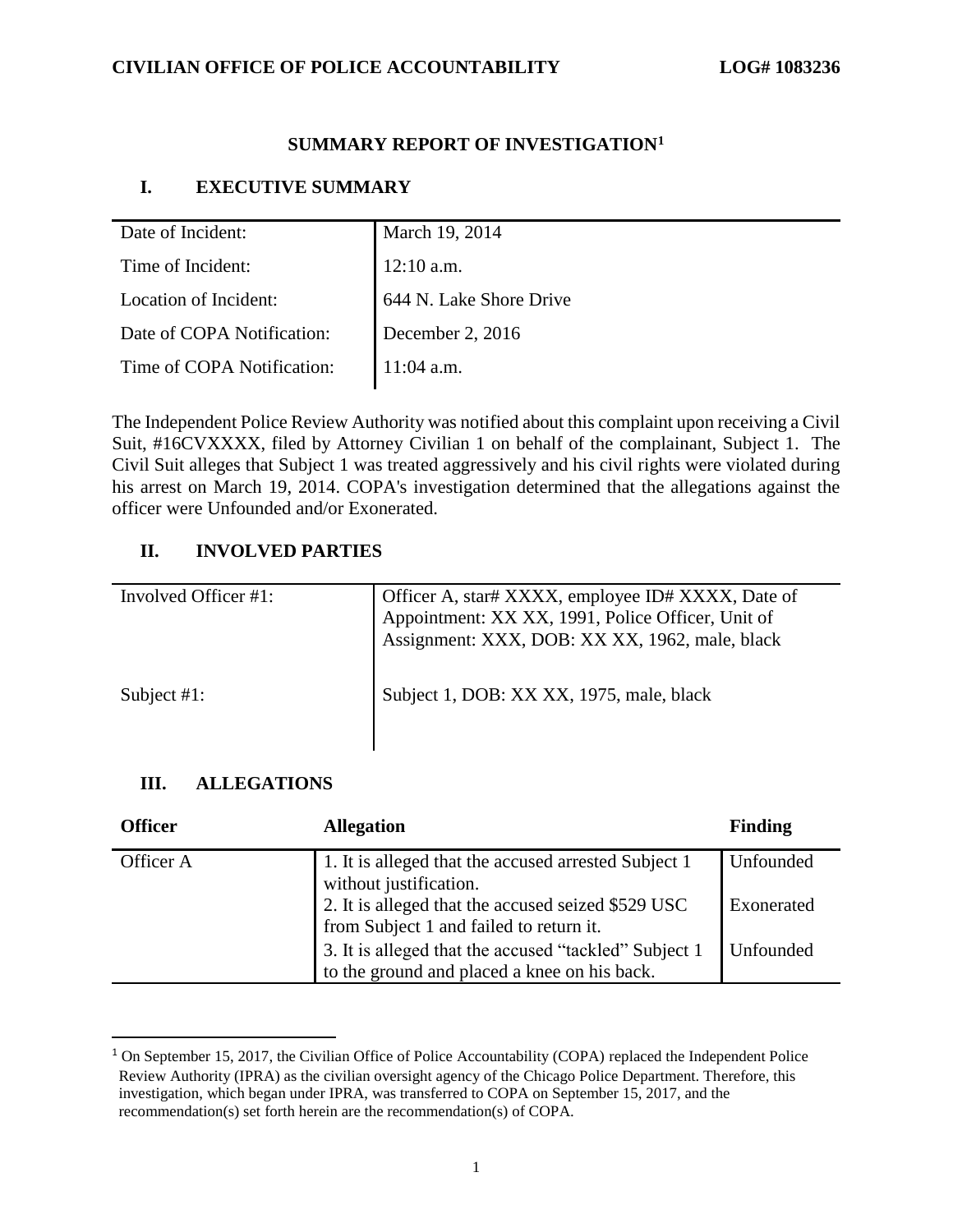#### **IV. APPLICABLE RULES AND LAWS**

#### Rules

1. Rule 2: Any action or conduct which impedes the Department's efforts to achieve its policy and goals or brings discredit upon the Department.

2. Rule 8: Disrespect to or maltreatment of any person, while on or off duty.

3. Rule 40: Failure to inventory and process recovered property in conformance with Department orders.

#### Federal Laws

1. Fourth Amendment of the United States Constitution

### **V. INVESTIGATION<sup>2</sup>**

#### **a. Interviews**

COPA has not received a sworn affidavit from the complainant, Subject 1. IPRA attempted to schedule an interview with Subject 1 through his attorney, Civilian 1; however, Attorney Civilian 1 failed to respond to IPRA's request.

On January 3, 2018, Subject 1 gave a **deposition** related to the Civil Suit and provided the following information: Subject 1 stated that his friend, Civilian 2, drove him to the W Hotel, where Civilian 2 had rented a room, and asked Subject 1 to pick up Civilian 2's package. Subject 1 went to the hotel room and called the front desk staff to bring him the package while Civilian 2 waited in his (Civilian 2's) vehicle. As Subject 1 exited the hotel and brought the package to Civilian 2's vehicle, Subject 1 was surrounded by numerous police officers. The officers had their guns drawn and told Subject 1 to get on the ground and put his hands up. Subject 1 stated that as he complied and went to the ground, officers "tackled" him to the ground and placed a knee on his back to handcuff him. According to Subject 1, he was "tackled down. I went down faster than what I was going to do myself. So I was helped to the ground."<sup>3</sup> Subject 1 added that, "...really I don't know exactly how I went down so fast, but I was shoved into the back."<sup>4</sup> Subject 1 stated that his head hit the ground while he was being handcuffed and he sustained a small knot/ scrape on his forehead. The officers then walked Subject 1 across the street from the hotel, searched him, and transported him to the police station. Subject 1 stated that he was arrested without justification because he did not know the package he picked up for Civilian 2 contained Cannabis. Subject 1 stated that Officer A interrogated him at the station and told him he was stupid for not knowing he was delivering Cannabis to Civilian 2. Officer A also told Subject 1 that his Firearm Owners Identification (FOID) card was fraudulent.<sup>5</sup> Subject 1 felt that Officer A's comments were offensive.<sup>6</sup>

<sup>&</sup>lt;sup>2</sup> COPA conducted a thorough and complete investigation. The following is a summary of the material evidence gathered and relied upon in our analysis.

 $\frac{3}{3}$  Transcribed statement of Subject 1, attachment 19, page 73, lines 13-15.

<sup>4</sup> *Ibid*, page 74, lines 19-21.

<sup>&</sup>lt;sup>5</sup> The Supplementary Report documents that Subject 1 was in possession of a falsified Illinois FOID card.

<sup>6</sup> Attachment 19.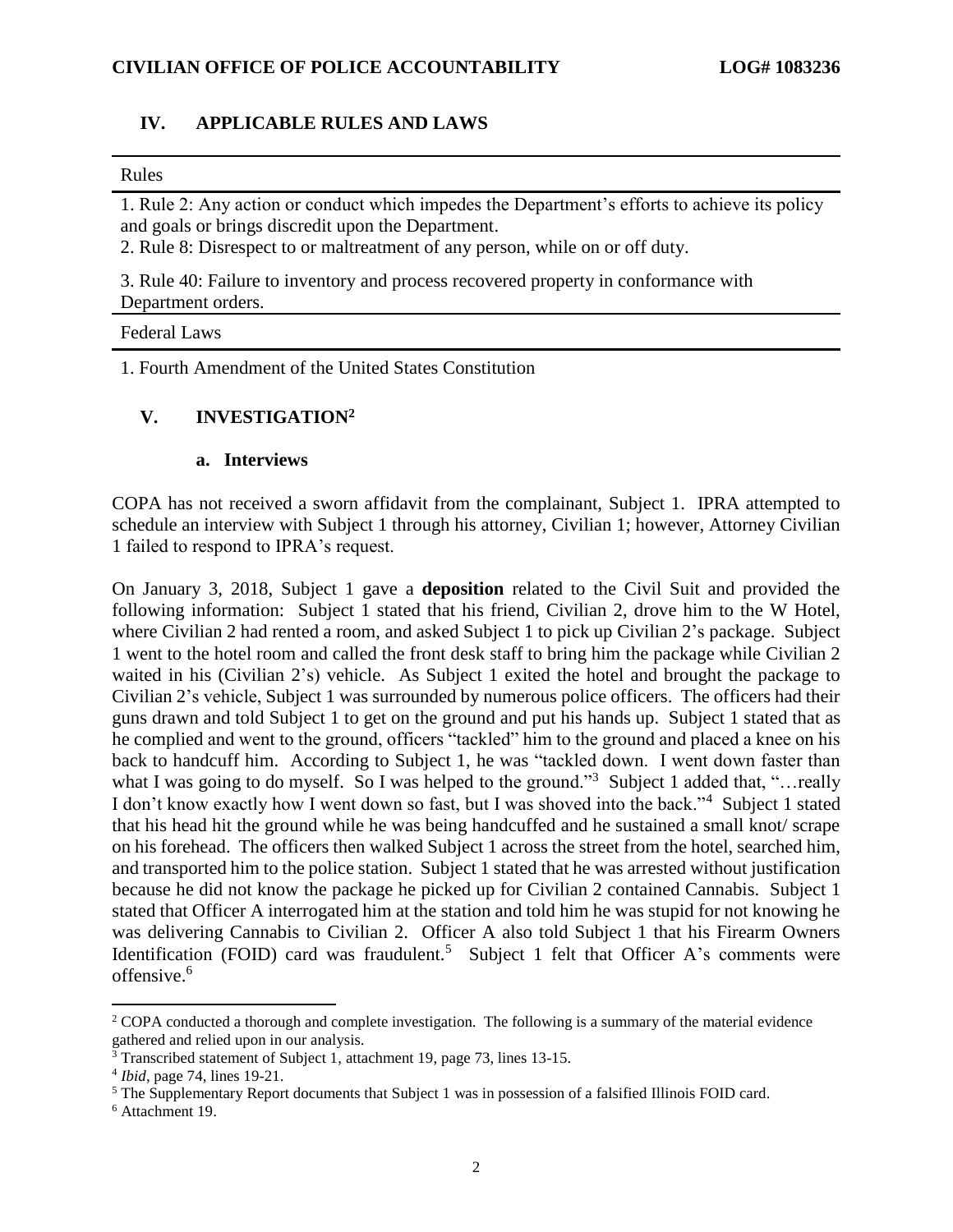# **b. Documentary Evidence**

The **Arrest Report** documents that Subject 1 was arrested after he delivered a box that contained approximately 632 grams of Cannabis to Civilian 2. During a custodial search, officers recovered and seized \$529 from Subject 1. Officer A and Officer B, #XXXX were the first and second arresting officers, along with twelve assisting officers. Civilian 2 was arrested and charged with Possession of Cannabis<sup>7</sup>

The **Supplementary Report** documents that officers received information of a suspicious package delivered to the W Hotel addressed to Civilian 2. The officers relocated to the address and spoke with security officers. The officers requested that a CPD narcotic detection canine unit be brought to the location. The canine alerted the officers to the presence of narcotics coming from the closed box. The officers then performed surveillance at the hotel and waited for Civilian 2 to arrive.<sup>8</sup> At approximately 11:00 p.m., Civilian 2 checked into the hotel and gave the room key to Subject 1, who was waiting in Civilian 2's vehicle. Subject 1 then went to the hotel room and waited for hotel staff to deliver the package. Subject 1 signed for the package and brought the package to Civilian 2's vehicle, placing the now open box in the front seat. Officers recovered the open box and found it to contain a vacuum sealed clear plastic bag containing a large quantity of suspect Cannabis.<sup>9</sup>

Subject 1' **mugshot photograph** does not depict any obvious signs of injury.<sup>10</sup>

**Court records** document that Subject 1 was found not guilty on December 15, 2015.<sup>11</sup>

**Inventory Records** document that \$529 was properly inventoried, pursuant to Chicago Police Department Special Order S07-01-02(V)(b)(1)  $^{12}$ 

### **c. Additional Evidence**

**Civil Suit #16CVXXXX**<sup>13</sup> was filed on October 17, 2016. The suit alleges that Subject 1 was arrested unjustly, treated with excessive force, and had \$529 seized and never returned.<sup>14</sup>

The **Amended Complaint**, filed April 6, 2017, alleges that Officer A and the Chicago Police Department violated Subject 1' civil rights by malicious prosecution and wrongful imprisonment with criminal charges that were ultimately terminated.<sup>15</sup>

<sup>7</sup> Attachments 5 and 7.

<sup>8</sup> Security informed the officers that Civilian 2 had reserved a hotel room but had not yet checked in.

<sup>&</sup>lt;sup>9</sup> Attachment 16.

<sup>&</sup>lt;sup>10</sup> Attachment 6.

<sup>&</sup>lt;sup>11</sup> Attachment 10.

<sup>&</sup>lt;sup>12</sup> Attachments 11-12.

<sup>&</sup>lt;sup>13</sup> Subject 1 vs. Officer A and the Chicago Police Department.

<sup>&</sup>lt;sup>14</sup> Attachment 4.

<sup>&</sup>lt;sup>15</sup> Attachment 20.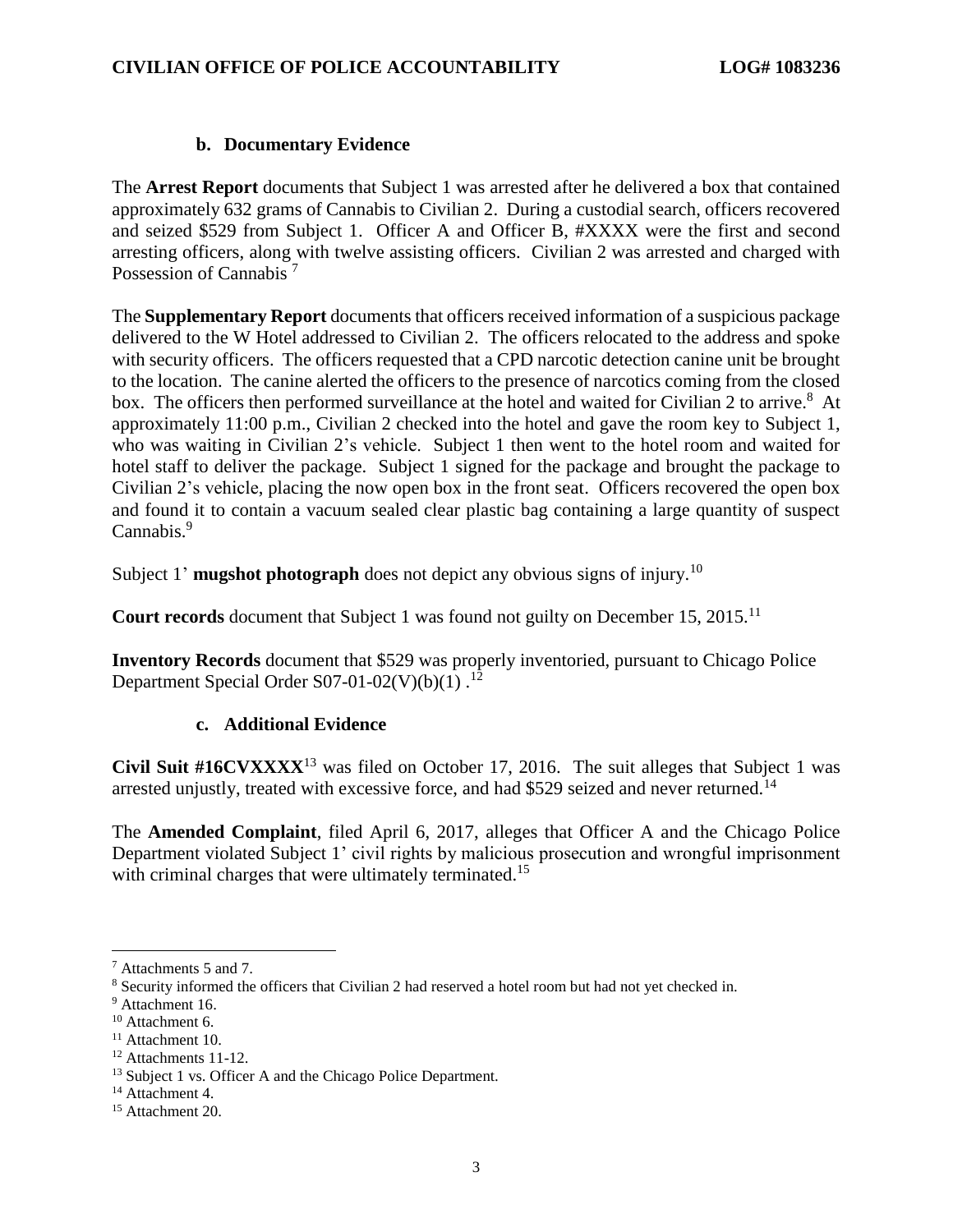Per the **Asset Forfeiture Unit of the Cook County State's Attorney's Office**, the \$529 USC seized from Subject 1 was forfeited on August 28, 2014.<sup>16</sup>

# **VI. ANALYSIS**

COPA recommends a finding of **Unfounded** for **Allegation 1** against **Officer A**, that he arrested Subject 1 without justification. However, the standard for obtaining sufficient probable cause to effectuate an arrest is relatively low. Probable cause exists where the officer has knowledge of facts and circumstances, which would lead a reasonable person to believe that a crime has occurred and that the defendant committed the crime. People v. Myrick, 274 Ill. App. 3d 983, 651 N.E. 2d 637, 643, 209 Ill. Dec. 459 (1<sup>st</sup> Dist. 1995). Furthermore, a lesser standard is required to support a finding of probable cause than would be necessary for a conviction. People v. McNair, 102 Ill. App. 3d 322, 429 N.E.2d 1233, 57 Ill. Dec. 870 (1<sup>st</sup> 1980). In the present case, Officer A and the assisting officers received a tip concerning a suspicious package. After receiving the tip, the officers received a positive hit from a canine officer, alerting the officers to the presence of narcotics in the package. Subject 1 signed for the package, and proceeded to exit the hotel with the suspect narcotics. While Subject 1 stated that he was unaware that the package contained narcotics, and the charges against Subject 1 were later dismissed, officers nonetheless had probable cause to make the arrest.

COPA recommends a finding of **Exonerated** for **Allegation 2** against **Officer A**, that he seized \$529 from Subject 1 and failed to return it. Officer A seized and inventoried the money recovered during Subject 1' arrest as part of the narcotics investigation. The money was properly inventoried, per CPD procedure and was later turned over to the Asset Forfeiture Unit of the Cook County State's Attorney's Office and out of CPD's jurisdiction. Therefore, CPD was not responsible for ensuring the return of Subject 1' money.

COPA recommends a finding of **Unfounded** for **Allegation 3** against **Officer A**, that he tackled Subject 1 to the ground and placed a knee on his back. Subject 1' description of the incident does not amount to excessive force. Subject 1 stated that the officers asked him to get on the ground and Subject 1 admitted that he was on his way to the ground when this contact took place. Subject 1 characterized the contact as being helped to the ground, and he went down faster than he would have on his own. Once on the ground, Subject 1 stated that an officer placed a knee on his back while handcuffing him to prevent him from moving. Subject 1 stated that his head hit the ground while he was being handcuffed and he sustained a knot on his forehead. Subject 1 was then helped up from the ground and brought across the street where he was searched. The mugshot photograph of Subject 1 does not depict any obvious signs of injury to Subject 1. There is no record that Subject 1 complained of any injury, and Subject 1 did not receive medical attention.

Based on the above evidence and investigatory findings, COPA recommends that the investigation be terminated without requesting statements from any of the involved officers in accordance with Special Order S08-01-01, Section II (F)(13).

<sup>&</sup>lt;sup>16</sup> Attachment 22.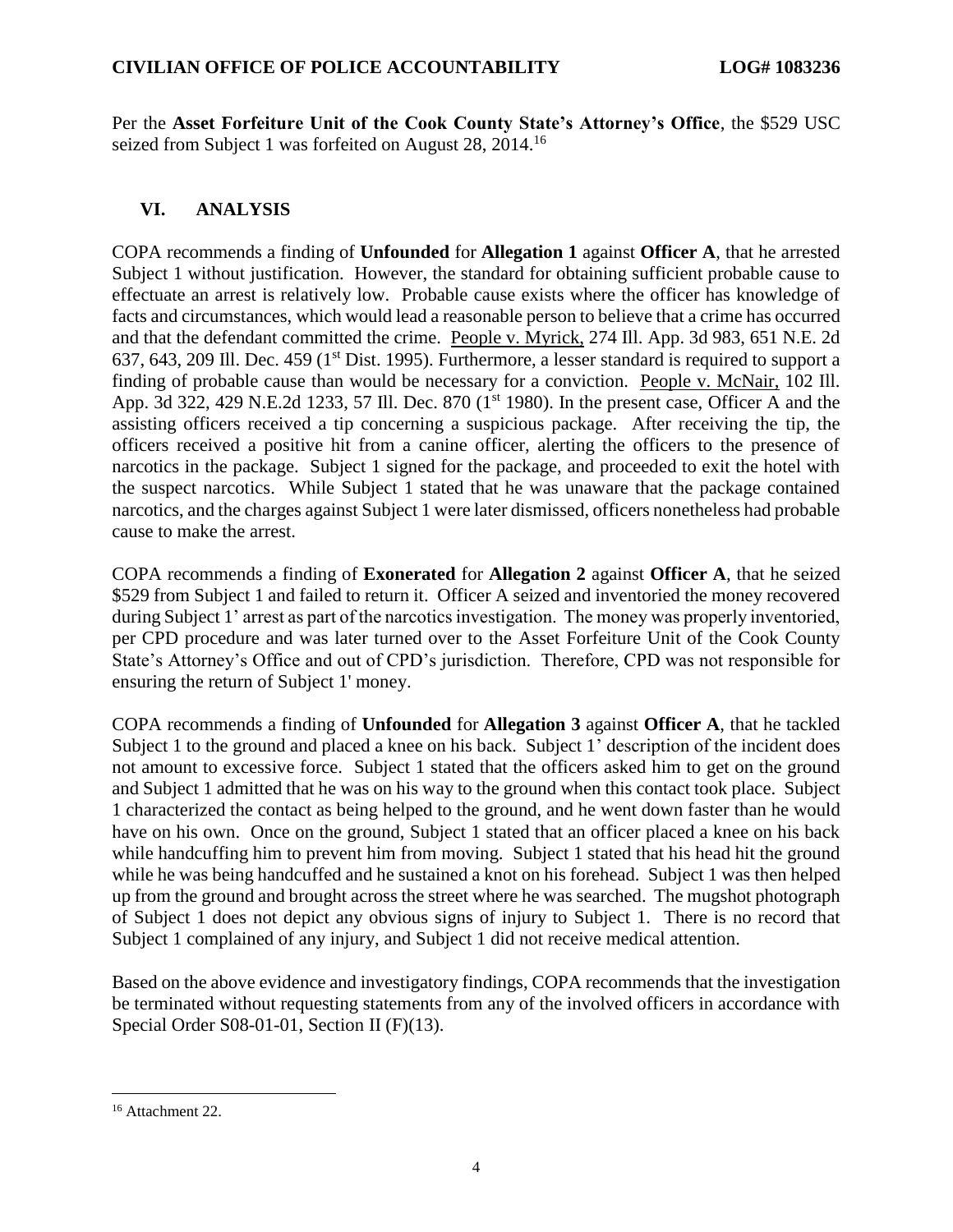# **VII. CONCLUSION**

Based on the analysis set forth above, COPA makes the following findings:

| <b>Officer</b> | <b>Allegation</b>                                                                                     | <b>Finding</b> |
|----------------|-------------------------------------------------------------------------------------------------------|----------------|
| Officer A      | 1. It is alleged that the accused arrested Subject 1<br>without justification.                        | Unfounded      |
|                | 2. It is alleged that the accused seized \$529 USC<br>from Subject 1 and failed to return it.         | Exonerated     |
|                | 3. It is alleged that the accused "tackled" Subject 1<br>to the ground and placed a knee on his back. | Unfounded      |

\_\_\_\_\_\_\_\_\_\_\_\_\_\_\_\_\_\_\_\_\_\_\_\_\_\_\_\_\_\_\_\_\_\_ \_\_\_\_\_\_\_\_\_\_\_\_\_\_\_\_\_\_\_\_\_\_\_\_\_\_\_\_\_\_\_\_\_\_

Approved:

Deputy Chief Administrator A *Deputy Chief Administrator – Chief Investigator* Date